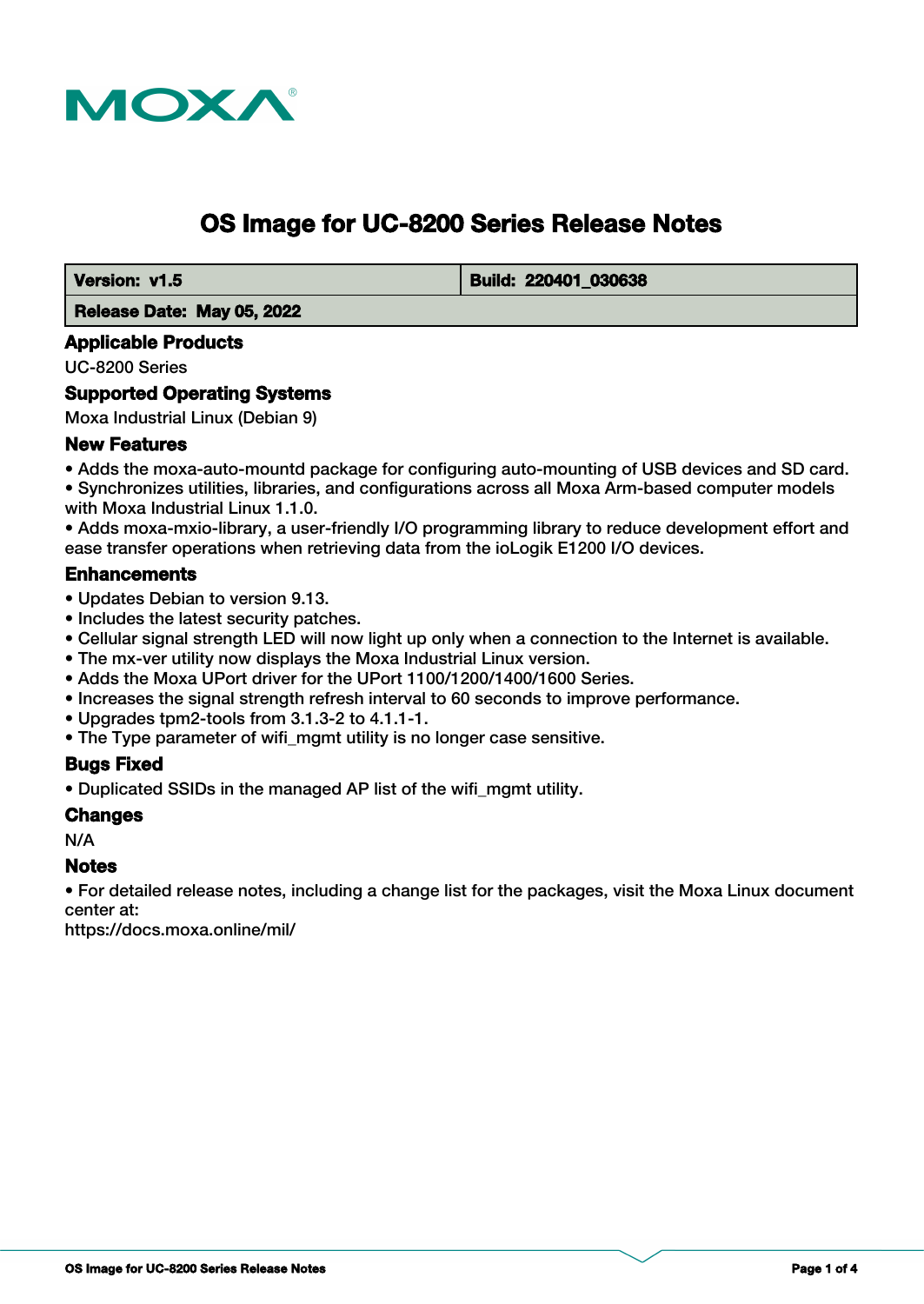

 **Version: v1.3 Build: 20072413** 

 **Release Date: Nov 26, 2020**

## **Applicable Products**

UC-8200 Series

#### **Supported Operating Systems**

Moxa Industrial Linux (Debian 9)

#### **New Features**

N/A

## **Enhancements**

N/A

## **Bugs Fixed**

• Connection compatibility issue between the Moxa cell\_mgmt utility and Verizon on u-blox's latest revision of TOBY-L201 for the Americas (model: TOBY-L201-02S-01).

#### **Changes**

N/A

#### **Notes**

N/A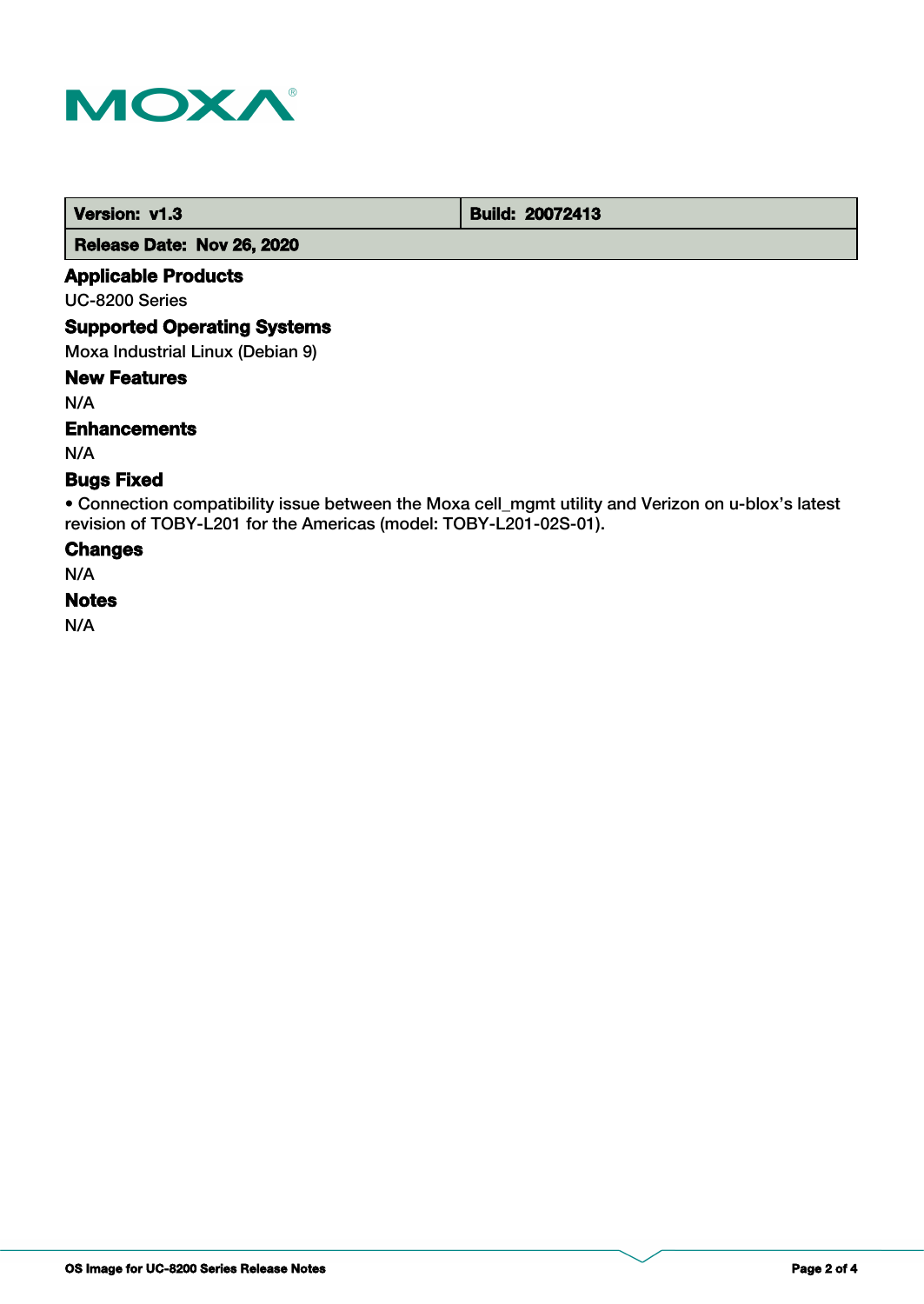

 **Version: v1.2 Build: 20060314** 

 **Release Date: Jul 16, 2020**

## **Applicable Products**

UC-8200 Series

#### **Supported Operating Systems**

Moxa Industrial Linux (Debian 9)

#### **New Features**

N/A

## **Enhancements**

N/A

## **Bugs Fixed**

• Fixed an issue wherein the Wi-Fi accessory driver sometimes fails to initialize.

• Reset to default does not reset the OS kernel.

• The hardware initialization default state of the DO is ON when booting into the OS; should be OFF. DO state OFF is equivalent to setting a value HIGH in the mx\_dout\_set\_state() API of the Moxa DIO control library.

#### **Changes**

N/A

## **Notes**

N/A